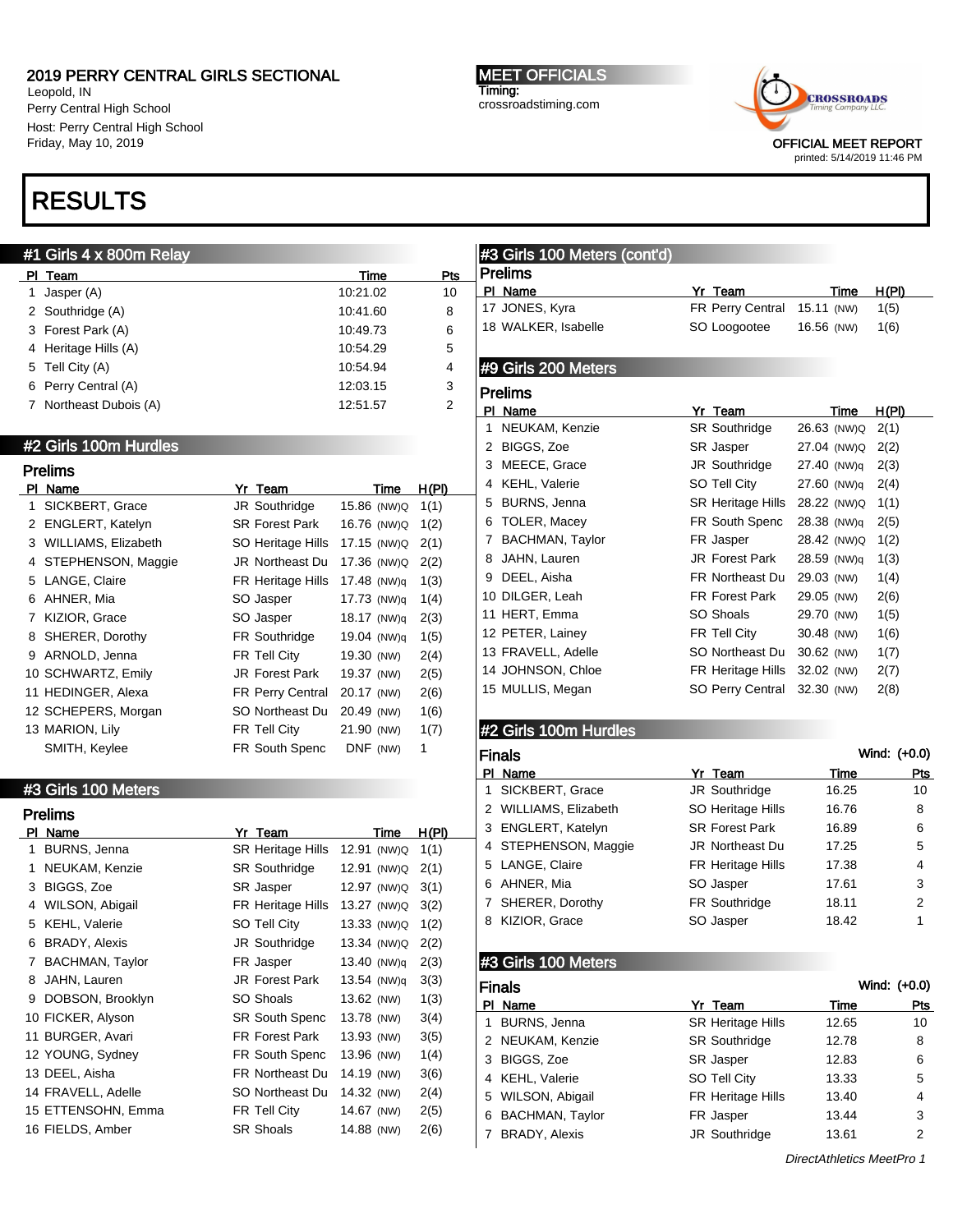Leopold, IN Perry Central High School Host: Perry Central High School Friday, May 10, 2019

MEET OFFICIALS Timing: crossroadstiming.com



printed: 5/14/2019 11:46 PM

# RESULTS

| #3 Girls 100 Meters (cont'd) |                         |             |                        |                |              | #6 Girls 400 Meters (cont'd) |                          |         |             |                |
|------------------------------|-------------------------|-------------|------------------------|----------------|--------------|------------------------------|--------------------------|---------|-------------|----------------|
| <b>Finals</b>                |                         |             | Wind: (+0.0) PI Name   |                |              |                              | Yr Team                  | Time    | $H(PI)$ Pts |                |
| PI Name                      | Yr Team                 | <b>Time</b> |                        | Pts            |              | 13 JAHN, Abigail             | <b>FR Forest Park</b>    | 1:12.75 | 1(5)        |                |
| 8 JAHN, Lauren               | JR Forest Park          | 14.09       |                        | 1              |              | 14 UEBELHOR, Abby            | SO Northeast Du          | 1:13.78 | 1(6)        |                |
|                              |                         |             |                        |                |              | 15 SEITZ, Khrissi            | <b>FR Northeast Du</b>   | 1:17.32 | 1(7)        |                |
| #4 Girls 1600 Meters         |                         |             |                        |                |              | 16 DAVIS, Hannah             | <b>JR Shoals</b>         | 1:19.12 | 1(8)        |                |
| PI Name                      | Yr Team                 | Time        |                        | <b>Pts</b>     |              |                              |                          |         |             |                |
| 1 SKORGE, Alyssa             | SR Jasper               | 5:16.14     |                        | 10             |              | #7 Girls 300m Hurdles        |                          |         |             |                |
| 2 VANMETER, Andi             | FR Jasper               | 5:22.09     |                        | 8              |              | PI Name                      | Yr Team                  | Time    | $H(PI)$ Pts |                |
| 3 MEHLING, Claire            | <b>SR Forest Park</b>   | 5:29.32     |                        | 6              | $\mathbf{1}$ | SICKBERT, Grace              | JR Southridge            | 46.79   | 3(1)        | 10             |
| 4 TRETTER, Brooklyn          | JR Southridge           | 5:51.66     |                        | 5              |              | 2 LANGE, Claire              | FR Heritage Hills        | 48.90   | 3(2)        | 8              |
| 5 SIMS, Matayia              | FR Heritage Hills       | 5:56.56     |                        | 4              |              | 3 ENGLERT, Katelyn           | <b>SR Forest Park</b>    | 49.75   | 3(3)        | 6              |
| 6 LIVINGSTON, Shelby         | JR Northeast Du         | 5:58.61     |                        | 3              |              | 4 COULTAS, Brooke            | FR Jasper                | 50.02   | 3(4)        | 5              |
| 7 KAISER, Jill               | FR Tell City            | 6:00.03     |                        | 2              |              | 5 WILLIAMS, Elizabeth        | SO Heritage Hills        | 51.64   | 3(5)        | 4              |
| 8 DUNNING, Sabrina           | FR Northeast Du         | 6:07.78     |                        | 1              |              | 6 STEPHENSON, Maggie         | JR Northeast Du          | 51.82   | 2(1)        | 3              |
| 9 HAUSER, Abigail            | JR Forest Park          | 6:20.55     |                        |                |              | 7 NIXON, Hannah              | SR Jasper                | 52.40   | 3(6)        | $\overline{2}$ |
| 10 JARBOE, Jaylyn            | FR Perry Central        | 6:28.09     |                        |                | 8            | SMITH, Keylee                | FR South Spenc           | 53.60   | 3(7)        | 1              |
| 11 DIXON, Kaylee             | FR Tell City            | 6:32.63     |                        |                | 9            | DOBSON, Brooklyn             | SO Shoals                | 54.32   | 2(2)        |                |
| 12 LUKER, Kaelynn            | JR Southridge           | 6:50.36     |                        |                |              | 10 ARNOLD, Jenna             | FR Tell City             | 55.18   | 2(3)        |                |
| 13 SCOTT, Hadliegh           | SO Shoals               | 7:07.04     |                        |                |              | 11 GRAY, Maddie              | JR Perry Central         | 55.37   | 2(4)        |                |
|                              |                         |             |                        |                |              | 12 BATEMAN, Delani           | SO Loogootee             | 55.54   | 3(8)        |                |
| #5 Girls 4 x 100m Relay      |                         |             |                        |                |              | 13 SCHWARTZ, Emily           | JR Forest Park           | 57.06   | 2(5)        |                |
| PI Team                      |                         | <u>Time</u> | $H(PI)$ Pts            |                |              | 14 FREYBERGER, Lexi          | FR Northeast Du          | 58.61   | 2(6)        |                |
| 1 Southridge (A)             |                         | 50.45       | 2(1)<br>10             |                |              | 15 HENDRIX, Emma             | FR South Spenc           | 1:00.30 | 1(1)        |                |
| 2 South Spencer (A)          |                         | 52.64       | 8<br>2(2)              |                |              | 16 MARION, Lily              | FR Tell City             | 1:06.59 | 1(2)        |                |
| 3 Jasper (A)                 |                         | 52.79       | 6<br>2(3)              |                |              | 17 WESSEL, Ryleigh           | SO Loogootee             | 1:13.59 | 1(3)        |                |
| 4 Heritage Hills (A)         |                         | 52.81       | 5<br>2(4)              |                |              |                              |                          |         |             |                |
| 5 Forest Park (A)            |                         | 54.31       | $\overline{4}$<br>2(5) |                |              | #8 Girls 800 Meters          |                          |         |             |                |
| 6 Northeast Dubois (A)       |                         | 55.90       | 3<br>2(6)              |                |              | PI Name                      | Yr Team                  | Time    | $H(PI)$ Pts |                |
| 7 Tell City (A)              |                         | 56.35       | 2(7)<br>$\overline{2}$ |                | 1            | SKORGE, Alyssa               | SR Jasper                | 2:21.24 | 2(1)        | 10             |
| 8 Perry Central (A)          |                         | 57.12       | $\mathbf{1}$<br>1(1)   |                |              | 2 TRETTER, Brooklyn          | JR Southridge            | 2:24.23 | 2(2)        | 8              |
| 9 Shoals (A)                 |                         | 59.02       | 1(2)                   |                | 3            | FLEMING, Kalea               | SO Loogootee             | 2:24.81 | 2(3)        | 6              |
|                              |                         |             |                        |                |              | 4 LIVINGSTON, Shelby         | JR Northeast Du          | 2:31.69 | 2(4)        | 5              |
|                              |                         |             |                        |                | 5            | HAGEDORN, Madison            | <b>SR Heritage Hills</b> | 2:35.98 | 2(5)        | 4              |
| #6 Girls 400 Meters          |                         |             |                        |                | 6            | SCHNELL, Amanda              | SO Jasper                | 2:37.04 | 2(6)        | 3              |
| PI Name                      | Yr Team                 | <u>Time</u> | H(PI) Pts              |                |              | 7 MCCALLISTER, Molly         | FR Tell City             | 2:40.41 | 2(7)        | $\overline{2}$ |
| 1 BURNS, Jenna               | SR Heritage Hills       | 58.32       | 2(1)                   | 10             | 8            | SCHWENK, Laci                | SO Southridge            | 2:46.28 | 2(8)        | 1              |
| 2 SCHWARTZ, Brynn            | SO Jasper               | 59.42       | 2(2)                   | 8              |              | 9 SCHIPP, Caitlynn           | FR Heritage Hills        | 2:50.30 | 2(9)        |                |
| 3 ALTSTADT, Anna             | JR Southridge           | 1:00.31     | 2(3)                   | 6              |              | 10 SCHEPERS, Hannah          | SR Northeast Du          | 2:52.00 | 2(10)       |                |
| 4 BACHMAN, Taylor            | FR Jasper               | 1:01.01     | 2(4)                   | 5              |              | 11 PUND, Alison              | JR Forest Park           | 2:53.72 | 2(11)       |                |
| 5 MARVIN, Kenna              | FR Heritage Hills       | 1:07.24     | 1(1)                   | 4              |              | 12 BAIZE, Kara               | JR Perry Central         | 2:54.86 | 1(1)        |                |
| 6 MOWERY, Claire             | FR Tell City            | 1:07.69     | 1(2)                   | 3              |              | 13 WEYER, Layla              | FR Forest Park           | 2:58.92 | 1(2)        |                |
| 7 MARTIN, Kimberly           | <b>SR Southridge</b>    | 1:07.78     | 2(5)                   | $\overline{2}$ |              | 14 PUND, Rosa                | FR Perry Central         | 3:03.61 | 1(3)        |                |
| 8 HERT, Emma                 | SO Shoals               | 1:07.91     | 1(3)                   | 1              |              | 15 LAUER, Jenna              | JR South Spenc           | 3:08.20 | 1(4)        |                |
| 9 BERG, Josie                | JR Forest Park          | 1:07.97     | 2(6)                   |                |              | 16 SIPES, Jasie              | JR Shoals                | 3:12.68 | 1(5)        |                |
| 10 MATTHEWS, MaKaylee        | JR South Spenc          | 1:08.93     | 2(7)                   |                |              |                              |                          |         |             |                |
| 11 HUBERT, Stella            | SO Perry Central        | 1:10.39     | 1(4)                   |                |              |                              |                          |         |             |                |
| 12 PETER, Madelyn            | <b>SR Perry Central</b> | 1:10.60     | 2(8)                   |                |              |                              |                          |         |             |                |
|                              |                         |             |                        |                |              |                              |                          |         |             |                |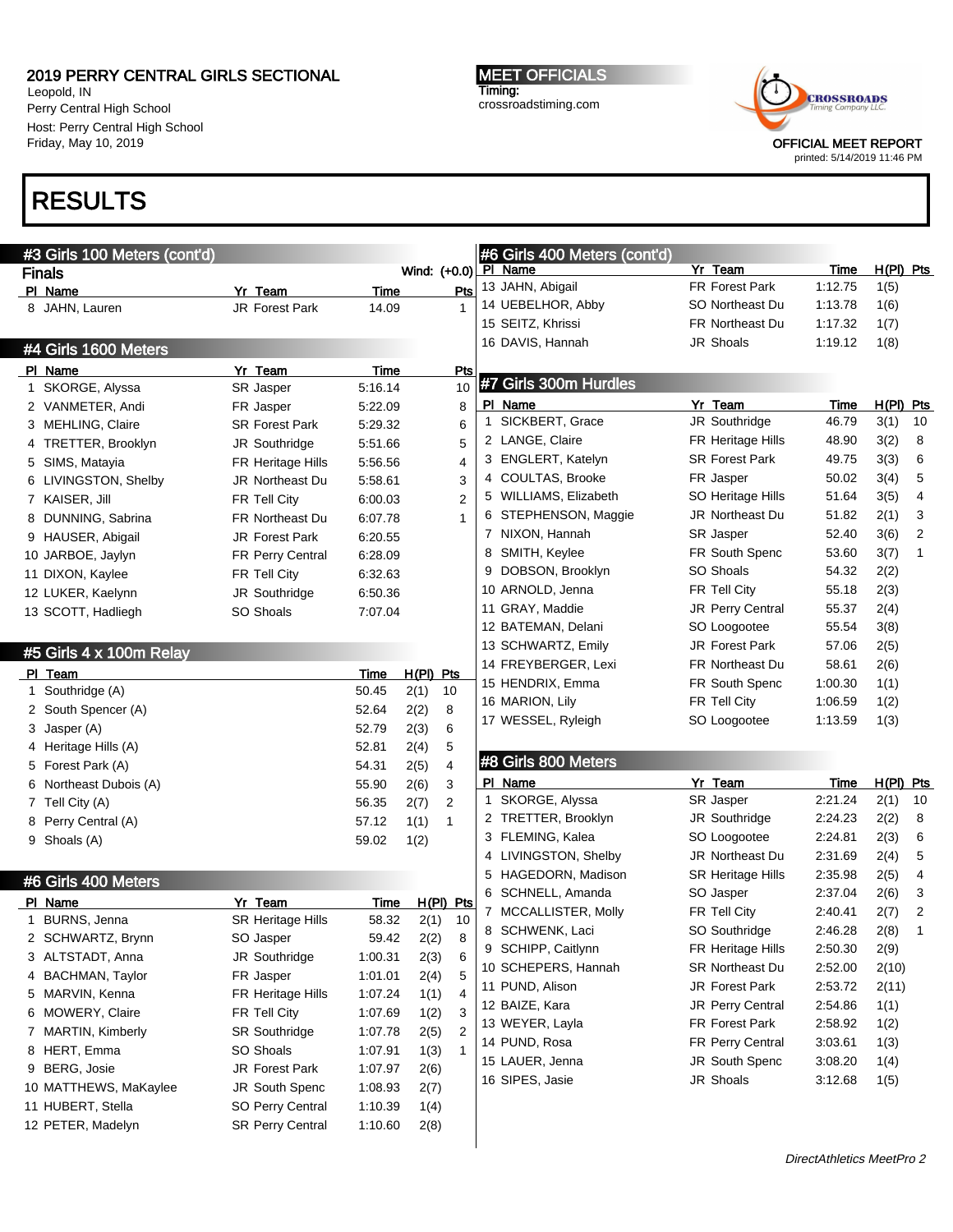Leopold, IN Perry Central High School Host: Perry Central High School Friday, May 10, 2019

# RESULTS

# MEET OFFICIALS Timing: crossroadstiming.com



printed: 5/14/2019 11:46 PM

| #9 Girls 200 Meters      |                        |          |              |                | #12 Girls High Jump (cont'd) |                                                            |                          |           |                |
|--------------------------|------------------------|----------|--------------|----------------|------------------------------|------------------------------------------------------------|--------------------------|-----------|----------------|
| <b>Finals</b>            |                        |          | Wind: (+0.0) |                | PI Name                      | Yr Team                                                    | Mark                     |           | <u>Pts</u>     |
| PI Name                  | Yr Team                | Time     |              | <u>Pts</u>     | 6 LANGE, Claire              | FR Heritage Hills 4' 6"                                    |                          |           | 1.5            |
| 1 BIGGS, Zoe             | SR Jasper              | 26.33    |              | 10             | SCHNEIDER, Baileigh          | SO Southridge                                              | NΗ                       |           |                |
| 2 NEUKAM, Kenzie         | <b>SR Southridge</b>   | 26.38    |              | 8              | FIELDS, Amber                | <b>SR Shoals</b>                                           | <b>NH</b>                |           |                |
| 3 BACHMAN, Taylor        | FR Jasper              | 27.32    |              | 6              | <b>UEBELHOR, Abby</b>        | SO Northeast Du NH                                         |                          |           |                |
| 4 MEECE, Grace           | JR Southridge          | 27.46    |              | 5              | JUDY, Morgan                 | SO Perry Central NH                                        |                          |           |                |
| 5 KEHL, Valerie          | SO Tell City           | 28.01    |              | 4              |                              |                                                            |                          |           |                |
| 6 JAHN, Lauren           | JR Forest Park         | 28.53    |              | 3              | #14 Girls Long Jump          |                                                            |                          |           |                |
|                          | FR South Spenc         | 29.06    |              | $\overline{2}$ | PI Name                      | Yr Team                                                    | <b>Mark</b>              | F(PI) Pts |                |
| 7 TOLER, Macey           |                        |          |              |                | 1 SICKBERT, Grace            | JR Southridge                                              | 16' 7" (NW)              | 1(1)      | 10             |
|                          |                        |          |              |                | 2 SCHWENK, Aliyah            | SO Jasper                                                  | 16' 4 $\frac{1}{2}$ (NW) | 1(2)      | 8              |
| #10 Girls 3200 Meters    |                        |          |              |                | 3 BIGGS, Zoe                 | SR Jasper                                                  | 15' 9" (NW)              | 1(3)      | 6              |
| PI Name                  | Yr Team                | Time     |              | <u>Pts</u>     | 4 STECKLER, Monica           | SO Southridge                                              | 15' 9" (NW)              | 1(3)      | 5              |
| 1 VANMETER, Andi         | FR Jasper              | 11:52.65 |              | 10             | 5 BATEMAN, Delani            | SO Loogootee                                               | 15' 5 $\frac{3}{4}$ (NW) | 1(5)      | 4              |
| 2 HALL, Ellie            | FR Forest Park         | 12:14.04 |              | 8              | 6 PETER, Madelyn             | SR Perry Central 15' 3 <sup>1</sup> / <sub>2</sub> (NW)    |                          | 1(6)      | 3              |
| 3 MEHLING, Claire        | <b>SR Forest Park</b>  | 12:15.42 |              | 6              | 7 WILSON, Abigail            | FR Heritage Hills 14' $91$ (NW)                            |                          | 1(7)      | $\overline{2}$ |
| 4 SKORGE, Kelsea         | SO Jasper              | 12:59.91 |              | 5              | 8 DOBSON, Brooklyn           | SO Shoals                                                  | 14' 8" (NW)              | 1(8)      | $\mathbf{1}$   |
| 5 HASENOUR, Evelyn       | SO Southridge          | 13:33.18 |              | 4              | 9 DILGER, Leah               | FR Forest Park 14' 5 <sup>1</sup> / <sub>2</sub> (NW)      |                          | 1(9)      |                |
| 6 DUNNING, Sabrina       | <b>FR Northeast Du</b> | 13:36.80 |              | 3              | 10 YOUNG, Sydney             | FR South Spenc $14'2'$ (NW)                                |                          | 1(10)     |                |
| 7 WINKLER, Katherine     | SO Heritage Hills      | 13:51.52 |              | 2              | 11 LYTTON, Hadley            | FR Heritage Hills 13' 11 <sup>1/4</sup> (NW)               |                          | 2(1)      |                |
| 8 WROE, Hayley           | SO Tell City           | 14:22.24 |              | 1              | 12 TOLER, Macey              | FR South Spenc 13' 9" (NW)                                 |                          | 2(2)      |                |
| 9 HASENOUR, Eleanor      | SO Southridge          | 15:00.60 |              |                | 13 JAHN, Lauren              | JR Forest Park 13' 8 <sup>1/4</sup> (NW)                   |                          | 2(3)      |                |
| 10 CAMPBELL, Rhiannon    | SO Tell City           | 15:46.10 |              |                | 14 FIELDS, Amber             | <b>SR Shoals</b>                                           | 13'8" (NW)               | 2(4)      |                |
| 11 TACKETT, Tallya       | SO Perry Central       | 15:46.57 |              |                | 15 BOWLES, Payton            | SO Northeast Du 12' 9 <sup>1</sup> / <sub>2</sub> (NW)     |                          | 2(5)      |                |
|                          |                        |          |              |                | 16 MARION, Lily              | FR Tell City                                               | 12' $8\frac{1}{2}$ (NW)  |           |                |
| #11 Girls 4 x 400m Relay |                        |          |              |                | 17 ETTENSOHN, Emma           | FR Tell City                                               |                          | 2(6)      |                |
| PI_Team                  |                        | Time     | $H(PI)$ Pts  |                | 18 NESBITT, Hali             | SO Northeast Du 11' 8" (NW)                                | 12' $2\frac{1}{2}$ (NW)  | 2(7)      |                |
| 1 Jasper (A)             |                        | 4:12.20  | 2(1)         | 10             | 19 WEATHERHOLT, Veronica     |                                                            |                          | 2(8)      |                |
| 2 Southridge (A)         |                        | 4:24.13  | 2(2)         | 8              |                              | JR Perry Central 11' 3 <sup>1/4</sup> (NW)<br>FR Loogootee |                          | 2(9)      |                |
| 3 Tell City (A)          |                        | 4:30.99  | 2(3)         | 6              | 20 WELKER, Emily             |                                                            | 10' 10" (NW)             | 2(10)     |                |
| 4 Heritage Hills (A)     |                        | 4:33.82  | 2(4)         | 5              |                              |                                                            |                          |           |                |
| 5 Northeast Dubois (A)   |                        | 4:34.06  | 2(5)         | 4              | #15 Girls Shot Put           |                                                            |                          |           |                |
| 6 Perry Central (A)      |                        | 4:43.30  | 2(6)         | 3              | PI Name                      | Yr Team                                                    | Mark                     | F(PI) Pts |                |
| 7 Forest Park (A)        |                        | 4:45.65  | 2(7)         | $\overline{2}$ | 1 GORDON, Rebekah            | SO Heritage Hills 36' 11 <sup>1</sup> /2                   |                          | 2(1)      | 10             |
| 8 Loogootee (A)          |                        | 4:52.53  | 1(1)         | $\mathbf{1}$   | 2 HAYES, Kammie Jo           | <b>SR Tell City</b>                                        | 36' 8 <sup>1/2</sup>     | 2(2)      | 8              |
| 9 Shoals (A)             |                        | 6:05.66  | 1(2)         |                | 3 BRADLEY, Marissa           | JR Jasper                                                  | 33' 8'                   | 2(3)      | 6              |
|                          |                        |          |              |                | 4 DAVIS, Claire              | SR Perry Central 32' 10"                                   |                          | 2(4)      | 5              |
| #12 Girls High Jump      |                        |          |              |                | 5 LYTTON, Hadley             | FR Heritage Hills 32' 11/2                                 |                          | 2(5)      | 4              |
|                          |                        |          |              |                | 6 HURTADO, Alysia            | FR Perry Central 31' 5"                                    |                          | 2(6)      | 3              |
| PI Name                  | Yr Team                | Mark     |              | <u>Pts</u>     | 7 FAULKENBERG, Summer        | FR Tell City                                               | 31'1''                   | 2(7)      | 2              |
| 1 BOWLDS, Kelsey         | SR South Spenc 5' 4"   |          |              | 10             | 8 STERNBERG, Clara           | SO Jasper                                                  | $30' 10\frac{1}{2}$      | 2(8)      | $\mathbf{1}$   |
| 2 FLEMING, Kalea         | SO Loogootee           | 5'2"     |              | 8              | 9 TEMPEL, Rose               | SO Southridge                                              | 27'7''                   | 1(1)      |                |
| 3 ALTSTADT, Anna         | JR Southridge          | 4' 8''   |              | 5.5            | 10 PROK, Adalie              | SR Northeast Du 27' 6"                                     |                          | 2(9)      |                |
| 3 SCHWARTZ, Brynn        | SO Jasper              | 4' 8"    |              | 5.5            | 11 CRUZ, Maria               | SO Forest Park 26' 4 <sup>1</sup> /2                       |                          | 1(2)      |                |
| 5 STEPHENSON, Maggie     | JR Northeast Du 4' 8"  |          |              | 4              | 12 ALEGRIA, Karla            | FR Southridge                                              | $25'$ 7 $\frac{1}{2}$    | 2(10)     |                |
| 6 JONES, Kyra            | FR Perry Central 4' 6" |          |              | 1.5            | 13 SCHEPERS, Hannah          | SR Northeast Du 25' 7"                                     |                          | 1(3)      |                |
| 6 KIZIOR, Grace          | SO Jasper              | 4' 6"    |              | 1.5            | 14 SPENCER, chloe            | JR Shoals                                                  | 25'3'2                   | 1(4)      |                |
| 6 ENGLERT, Katelyn       | <b>SR Forest Park</b>  | 4' 6"    |              | $1.5$          | 15 RUTHERFORD, Allie         | JR South Spenc 24' 6 <sup>1</sup> /2                       |                          | 1(5)      |                |